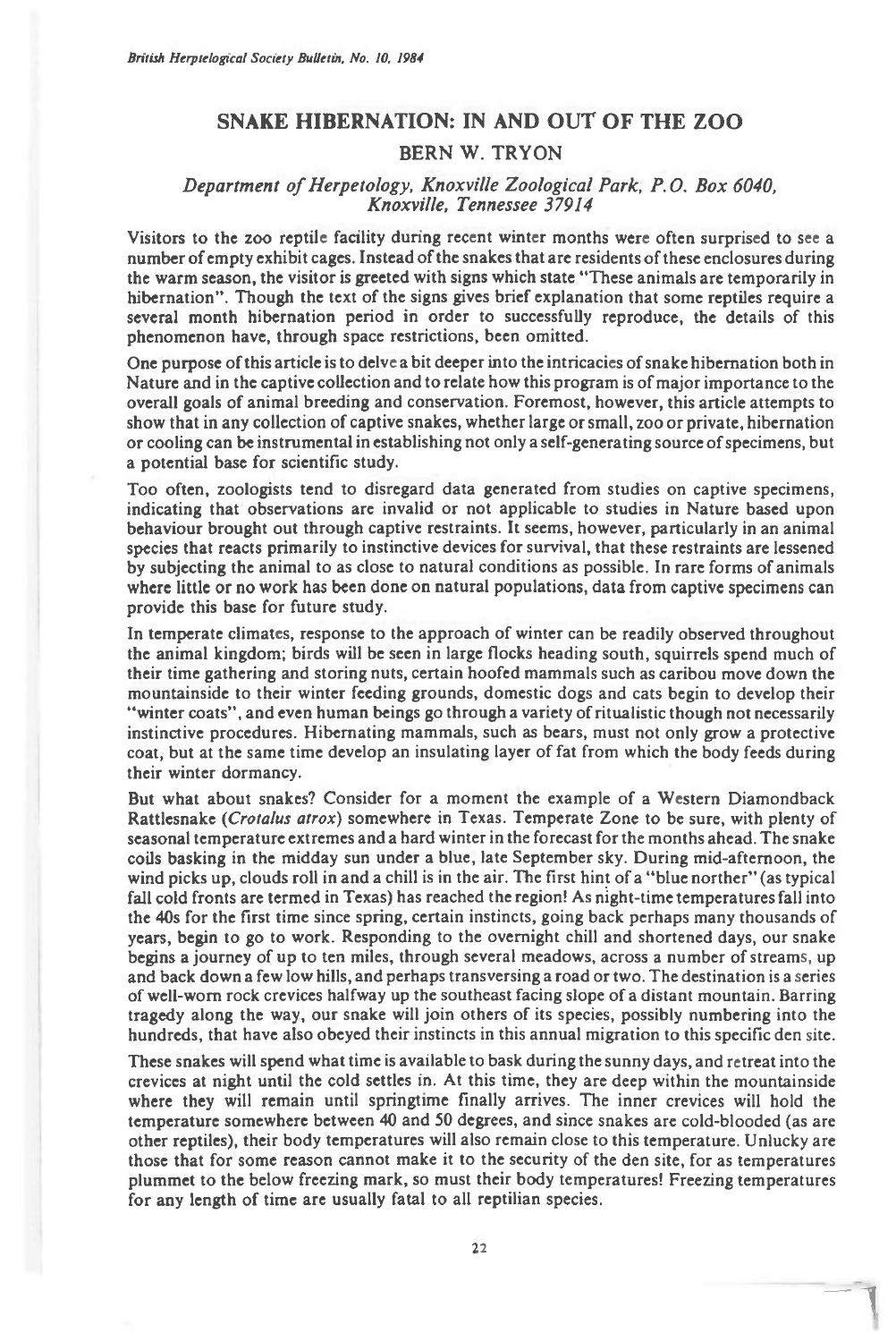**The first few days of spring in early March are usually not enough to bring the snakes out of dormancy. A week or two of strong sun brings about a slow increase in inner den temperatures, and it is at this point that basking at the den entrance begins with retreat at night, as was the case back in the fall. This delayed response to early spring temperatures is most probably an instinctive protective mechanism, for a premature dispersal could have the same disasterous effects as would late arrival to the den in fall! After another week of daily temperature increases, dispersal begins** *in mass,* **and the snakes move out once again to their summer feeding grounds. Visitors to den sites during the summer are hard pressed to even recognize them as such, and few if any snakes are ever seen. It is not known if instinct takes the snakes to the same summer living quarters each year, but this is interesting, for certainly a single feeding area couldn't support the entire den population!** 

**And so it goes, season after season, for our group of Diamondback rattlesnakes. It is thought by some that gravid females instinctively return to the proximity of the den site a month or so before all others in order to give birth. Supposedly, through this process, the newborn snakes will in turn instinctively know where they must travel with the approach of each future winter. Accumulating scientific evidence, however, points to the probability that young are born mostly a short distance from the den and spend their first or second winter in local available mammal holes or other retreats, eventually locating "family" den sites through olfactory trailing sometime at a later time.** 

**Needless to say, the couple of weeks spent in fall and spring basking around a den site (called the "lying out period") can be most critical for survival. Studies of various dens have shown entire populations wiped-out from one season to the next by snake-hating "sportsmen" or overzealous collectors who happen upon the dens during these times of congregation.** 

**My first experience with a snake den occurred in the fall of 1975. It was a beautiful late October day with bright skies and temperatures in the high 70s when Steve Dobbs, former Director of the Atlanta Zoo, and I set out to locate a den just south of Dallas in the Cedar Hill community. Years earlier, while Steve was a Reptile Keeper at the Fort Worth Zoo, he had found this den which housed large numbers of Diamondbacks, along with an occasional Copperhead and Coachwhip. Tile Cedar Hill area, incidently, is the furthest East the Western Diamondback is known to range in north-central Texas.** 

**We parked the car, and after gaining permission from the land owner, walked about a mile through wooded cow pastures until we reached a bluff several hundred feet above a large meadow. From this prominence, the skyline of the city of Dallas could easily be seen in the distance. The edge of the bluff contained horizontal limestone fissures, and as we began descending the 45 degree slope, Steve instantly pointed out an adult Diamondback, then another, coiled among the dried brown leaves and chips of limestone rock. Their coloration was so cryptic that I had trouble spotting them! Steve suggested that I look for anything reminiscent of a "cow-pie", and soon the analogy was complete, as a number of others were located and identified as Diamondbacks coiled basking in the afternoon sun. Fortunately, our presence had not been immediately detected by the snakes, and as we sat watching for a few moments, two individuals crawled leisurely from the crevices to assume the characteristic, coiled basking position, totally unaware that their potential, mortal enemy sat observing not 15 feet away!** 

**Soon our movement was noted, and one specimen made a beeline for the sanctuary of the limestone fissures, rattling briefly as he went. Others remained still until they determined we were too close for comfort. One very large, probably very old individual had apparently just eaten a huge meal, most likely a rabbit judging from the size of the lump at midbody. This snake appeared to be asleep as we approached to within a few feet. After taking several photos, we touched him with our snake hooks, and after a few gentle prods, his head swung around in apparent confusion. Once realizing the situation at hand, he made a rather awkward and undignified retreat toward the rock crevices and directly between two narrow saplings ... too narrow, in fact, to allow passage of the section of body containing the food item! So there he struggled helplessly for a moment or two until we finally assisted him on his way.** 

**In all we spotted about 25 snakes, mostly adults ranging in size from two to slightly over six feet in length. Steve was overjoyed to see that his den was still an active one with plenty of snakes twelve or so years after its initial discovery. Though neither of us has revisited the site since that**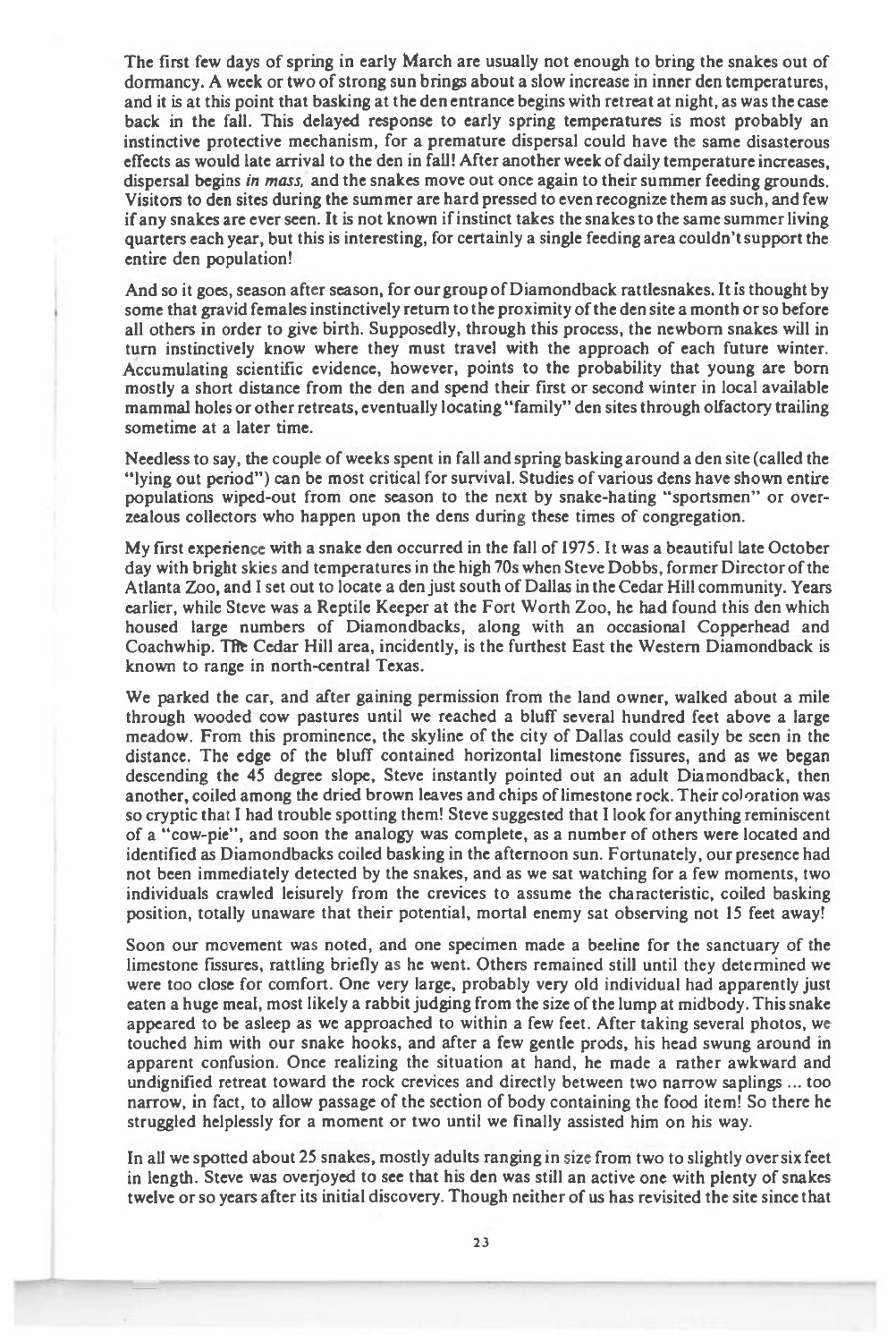Fall day in 1975, we both hope it continues to survive regardless to its close proximity to the rapidly expanding Dallas-Fort Worth area ("Metroplex", as the area is locally termed). To Steve and myself as herpetologists, the re-discovery of this active den site was an exciting and rewarding experience. The average citizen of Dallas, on the other hand, would no doubt be mortified to learn that such a large aggregation of venomous snakes survives but a few miles from his home!

It was at this point that I began to see first hand that hibernation was in fact a very normal and perhaps very necessary part of the life cycle of a reptile living in the Temperate Zone, but I wondered how it related to my specimens in captivity. I began to search through the scientific literature for articles which dealt with reptile hibernation and found them few and far between. Most early papers were concerned mainly with snakes discovered here and there during the winter months, but a few were more thorough, such as the Prairie Rattlesnake *(Crotalus viridis)*  den studies expounded upon by the late Lawrence Klauber in his monumental, two-volume set of books on the life histories of rattlesnakes, and other papers. Another thoroughly studied den site for Red-Sided Garter Snakes *(Thamnophis sirtalis parietalis)* in Manitoba, Canada was made famous by herpetologists Michael Aleksuik, Patrick Gregory and others through numerous technical papers and one article which appeared in the November 1975 issue of *National Geographic* entitled "Manitoba's Fantastic Snake Pits".

Although Aleksuik and Gregory's studies dealt primarily with snakes in Nature, several points relevant to our captive animals were noted. First, because the warm season was so short in Manitoba, timing for breeding was fixed within a period of a few days, and this had to occur immediately upon emergence from hibernation in order for there to be sufficient time for gestation and birth prior to cool (and sometimes downright cold!) Fall temperatures. Secondly, through a series of experiments, they determined that for these Garter Snakes, temperature fluctuation alone was the key triggering mechanism which induced breeding behaviour. Finally, the female snake, after giving birth, had to have sufficient time to obtain enough food to allow her body weight to return to normal if she was to produce another brood the following season.

From available evidence accumulated to date, reproductive success (or failure) in most species of snakes is of course multifaceted but is most likely a result, directly or indirectly, of temperature and its effects. Subsequent to the above mentioned studies and my own work, two recent technical papers, one by Bill Garstka, Brian Camazine and David Crews in 1982, the other by Antonella Bona-Gallo and Paul Licht in 1983, both appearing in the journal *Herpetologica* and both dealing with the Red-Sided Garter Snake, showed that factors of temperature were not only responsible for reproductive cycling *per se* but also influenced reproductive behaviour in these snakes.

In a nutshell, Gartska and his colleagues showed through various experiments that male snakes must experience an extended period of low temperature dormancy in order to become sexually active. In fact, *even* castrated males showed courtship behaviour after at least seven weeks of hibernation, and in all males, courtship was directly proportional to the duration of the cooling period. Bona-Gallo and Licht experimented with females and reported that with few exceptions, only snakes kept in simulated hibernation for sixteen weeks or more were sexually receptive to male courtship attempts and permitted copulation. Further, they showed that only those females that actually hibernated completed the reproductive cycle. Well-fed females maintained at about 85 degrees and not hibernated, although sexually attracted to males, possessed completely regressed ovaries and remained in this state for over a year In summary, these papers show that physiologically and behaviourally, the reproductive cycles of Red-Sided Garter Snakes are strongly dependent upon climatic or environmental conditions, as could be expected in the most northerly occurring reptile in the western hemisphere.

Summing it all up, I felt that artificially hibernating captive specimens could be the key to successful reproduction, particularly with the "difficult" forms, but there could be drawbacks. I began in 1975 with my own personal collection, comprised primarily of various species of kingsnakes *(Lampropeltis),* ratsnakes *(Elaphe)* and a few varieties of small, mountain-dwelling rattlesnakes *(Crotalus),* all of which in Nature experience a natural period of dormancy. Admittedly, I was concerned that losses would occur, particularly after reading of the death rates of as much as ten percent and more for various natural populations which had been studied, and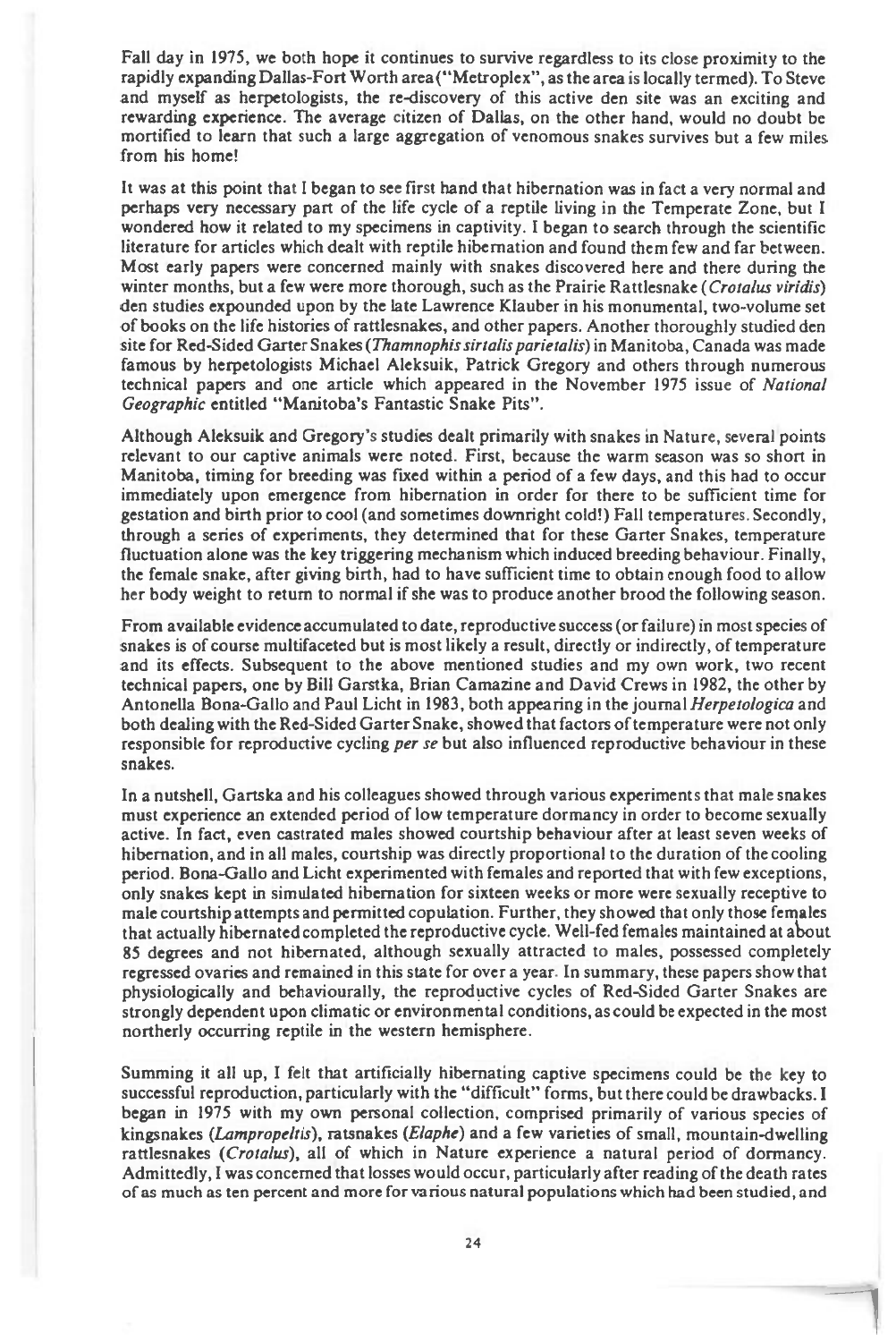up to thirty-four percent for one group of snakes placed in a man-made hibernaculum! After all, many of my twenty-five or so specimens had been in captivity for years under more or less constant thermal conditions, and most could not be easily replaced, if at all! But, on the other hand, I had not been successful in breeding any of them, so I had to take the chance.

Feeding in my collection was discontinued in early November, 1975, and on December 1, I sealed off the heat duct in my snake room, closed the door in stages, and slowly over a period of about one week, the temperature fell from a comfortable (to me!) 80 degrees to about fifty-five. Each specimen in its appropriately sized aquarium had access to water and a darkened hiding area in which most spent the majority of the winter months. I checked the animals as often as possible, expecting, I guess, to find some of my choice specimens turned "belly-up". Surprisingly, (but not really) it didn't happen, though most movement ceased whenever the temperature fell much below 55 degrees. I attempted to keep temperatures somewhere between 50 and 60 degrees until the first of April, a good time for warming, I assumed, since temperate snake activity in Nature begins to occur with regularity about then. Temperatures were recorded twice daily, and though on several occasions it fell to about 45 degrees and rose to slightly above 70, the snakes appeared in good condition.

In an article appearing in 1980 in *Animal Kingdom,* Bronx Zoo herpetologist Peter Brazaitis reported that hibernating temperatures for a New York population of Timber Rattlesnakes *(Crotalus horridus)* under observation fluctuated at about 52-54 degrees for most of the winter. Even in the harshest of environmental conditions such as those in Manitoba, Canada where surface temperature may reach —40 degrees or lower, it is doubtful that temperatures within snake hibernacula fall much below 38 degrees.

Warming in my collection began slowly in mid-March, and feeding was initiated in mid-April. About two weeks later, breeding behaviour was seen in my Gray-Banded Kingsnakes *(Lampropeltis alterna),* a secretive west Texas and Mexican variety, and in late June of 1976, both females presented me with fine, fertile clutches of eggs! This was followed (after a second hibernation period) in 1977 by three more clutches of eggs from these kingsnakes and one brood of live young from an Arizona Ridgenose Rattlesnake *(Crotalus willardi willardi),* the second ever to be reported from a captive-breeding. In later years, due to a number of these captive-bred babies maturing and producing young of their own, well over 100 Gray-Banded Kingsnakes and five more Rattlesnake broods have been the result of chances taken, I thought, back in 1975.

So encouraged was I by the success in breeding Gray-Banded Kingsnakes that I gradually acquired hatchlings of a number of other varieties of Mexican kingsnakes, mostly offspring hatched in the collections of friends and zoos. These were raised to maturity and in 1983, fifteen of sixteen mature females of six varieties produced eggs, along with an additional brood of six Ridgenose Rattlesnakes. The identical thermal regime has been used on all of these adult specimens. Though a few offspring are retained from year to year to enhance breeding potential in my own collection, most have been transferred to zoos and other individuals interested in establishing breeding groups or conducting behavioural research on these interesting species.

In 1977 I began to record the weights of my specimens. From all I had read, hibernating snakes were prone to a weight loss of up to and exceeding ten percent in adults and as much as twenty percent in juveniles, and one would assume that any animal that goes without food for five months out of each twelve would have to lose weight! Right? Well, not necessarily, as I was about to discovet. I weighed each of my specimens on December 1 after they had fasted for two to three weeks and immediately prior to cooling, and then again on April 1, a week or two before their first Spring feeding. When I compared the figures, I was amazed to learn that contrary to what I had fully expected, only a very few animals lost any weight whatsoever. In fact, a number showed slight increases of a few grams or so! I attributed these gains to water consumption as temperatures, and subsequent animal activity increased. It was felt that this weight stabilization, and the fact that I experienced a zero death rate was most significant, for it showed that, among other things, the temperature range chosen for hibernation seemed ideal.

Compilation of these weight data over the years has also pointed out other interesting information. For example, growth can be calculated over an active season by comparing April with December weights for individual specimens. From my figures on Gray-Banded Kingsnakes, it takes about four to five times more food in order for reproductively active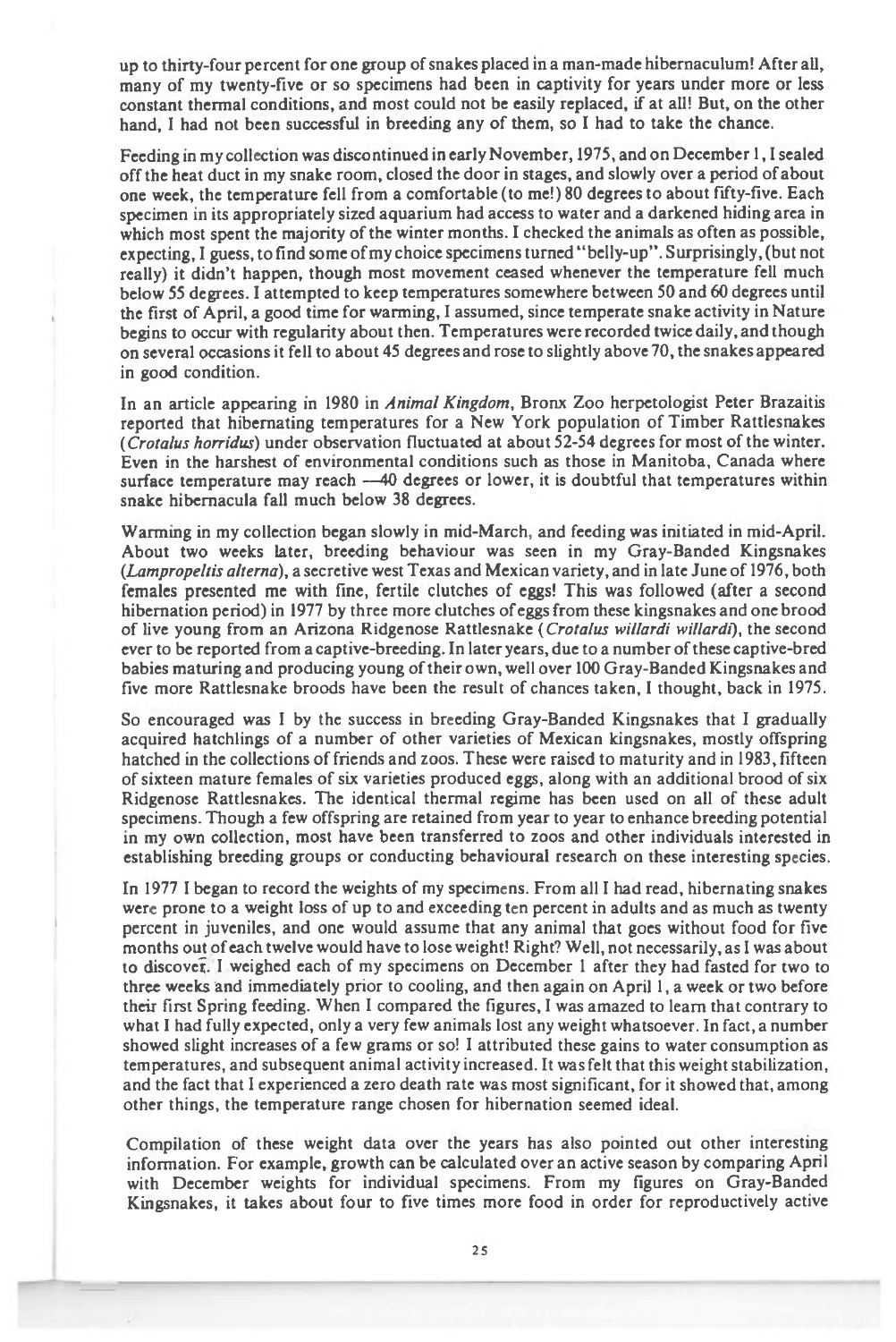females to maintain their weight from one season to another than for males in the same age brackets. As a result, in Nature, annual egg production may not occur, particularly during lean seasons. The cost of annually producing that clutch of eggs (much less two clutches, as has been seen in a number of kingsnakes and other colubrid species) is enormous, and most probably, some snakes lead much more productive lives in captivity. One of my females has produced a total of nine clutches in a six year period of time, and considering that clutch size for this species is usually eight to ten eggs with a maximum of thirteen, this has resulted in a pile of baby kingsnakes!

Also, for these kingsnakes, size rather than age seems to be the critical determining factor for initial reproduction. Generally, snakes hatched in late Summer or Fall will not be hibernated until their second Winter in order for them to achieve maximum growth. In these Gray-Banded Kingsnakes, females achieving a weight of about eighty-five grams prior to their first hibernation will produce eggs the following Spring; those much under this weight will not, though all are approximately the same age. Current studies by myself and others are beginning to show this to be true for other varieties of colubrid snakes as well, including the Mexican forms mentioned above.

An additional experiment involved actually hibernating a number of kingsnakes in their first winter after hatching. In this case, seventeen babies were each fed (or not fed) from zero to five meals between hatching in early September to cooling on December 1st. The results were not surprising as three or four entering hibernation without feeding died prior to April 1 (the fourth died shortly thereafter), two of four with one meal consumed died, and all those which had taken three or more meals survived in good condition. Unfortunately, the weights of the above kingsnakes were not recorded, but those of two Ridgenose Rattlesnakes were. From birth in August at weights of about 6.5 grams to December 1 with average weights of about 16 grams after ten meals each, these specimens were cooled and weighed again on April 1st. Comparisons revealed almost no significant change over a four month period of time. Undoubtedly, these results are duplicated in Nature.

Just as the Red-Sided Garter Snake can be considered one of the most thoroughly studied of all snakes both in Nature and under controlled captive conditions, the Ridgenose Rattlesnake represents one of many species known primarily from observations on captive specimens. Since the nominate form was described to science in 1905, four other subspecies have been recognized, all occuring in Mexico. Two enter slightly into the United States, one in southwestern New Mexico, the other in southeastern Arizona. All are found in forested, montane habitat mostly at elevations of from 6,000 to 10,000 feet where true wintertime, and thus an extended hibernation period are the rule. Summer temperatures may vary considerably, particularly during rainy periods, and occasional daily temperature fluctuations of 30 degrees (and more) are not altogether uncommon. As may be expected, more is known about the Arizona subspecies, the nominate form, than probably all others combined.

My interest in this unique species dates back to the very first time I read a book entitled "Snakes and Snake Hunting" by the late Carl Kauffeld, longtime Curator of Reptiles at the Staten Island Zoo. Published in 195T, this book is now commonly referred to as "The Bible" by a small army of snake enthusiasts, professional and otherwise. Kauffeld's obsession with field collecting, and rattlesnakes in particular, combined with his vivid written descriptions of collecting adventures gave the zoo worldwide notoriety. Chapter six, aptly called "Huachuca heaven" relates how in 1941 Kauffeld secured two *willardi* there, at that time the thirteenth and fourteenth specimens known from the United States.

Through repeated readings of Kauffeld's book, interest became obsession. Then in March of 1972, during a collecting trip in South Carolina, I was fortunate to meet Brent Martin, then a student at the University of Arizona in Tucson, who, as it turned out, shared my obsession with this snake. But there was a big difference ... Brent had actually collected *Crotalus willardi!* Brent extended an invitation which could hardly be turned down, and in July of 1973, armed with an Arizona scientific collecting permit, I made my first trip west. On 15 July 1973, I found my first *willardi,* a beautiful female, and the obsession became reality ... a long story short to be sure! Not long thereafter I acquired a young male, and another trip to Arizona in 1974 netted an additional female.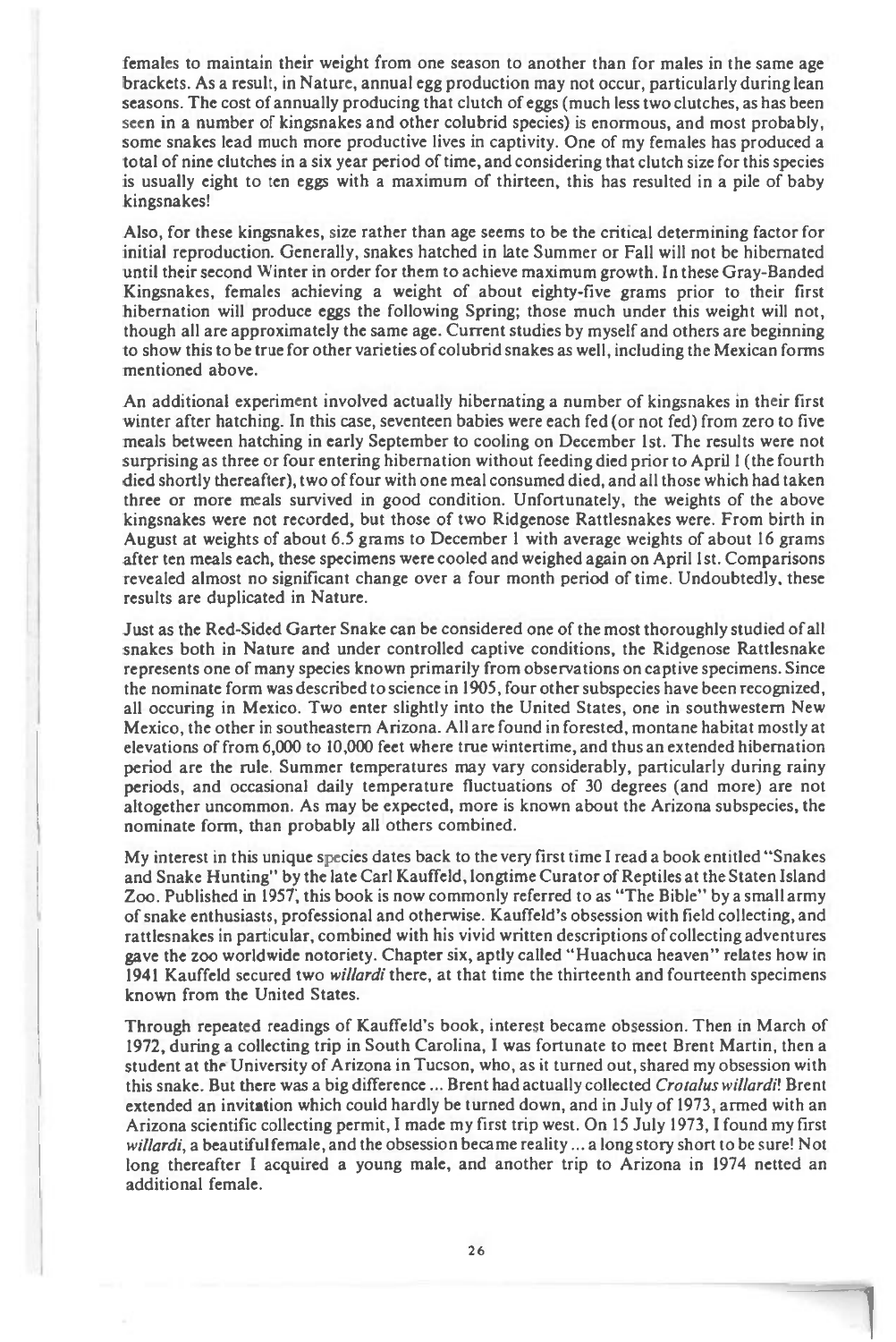Much discussion ensued during these trips as to the best way to maintain *willardi* in captivity ... certainly, one had to look at natural conditions and go from there, we figured. Brent was one of the first individuals I know to actually attempt artificial hibernation with his captive snakes. In the Fall of 1975 Brent found a gravid female which gave birth shortly after capture (the first record of viviparity in this species), and in late 1975 he published the results of the first documented captive-breeding from his own collection. In 1976, another publication (all in the *Bulletin of the Maryland Herpetological Society)* described the birth, again resulting from captive-breeding, of *Crotalus willardi obscurus,* the subspecies occuring in New Mexico.

In 1976 after a first hibernation period, a pair of my specimens bred which resulted in the 1977 brood spoken of earlier. I published the results of this breeding in 1978 (once again in the *Maryland Bulletin).* From all that was known from combined observations at that time, *willardi*  apparently mates one season and produces young the next. I thought that this type of reproductive strategy was based upon climate and food availability in Nature, and this coincided with studies on a few other varieties of rattlesnakes which in Nature produce broods of young only every other year or two based upon the above factors.

As it turned out, my conclusions, although perhaps applicable to some *willardi* in Nature, are not an indication of the potential for this species. **Brent** was kind enough to give me a newborn female from his captive-bred brood of 1975, and a newborn male from an additional wildcaught gravid female was secured in 1976. This pair of snakes was placed together for the first time on 6 August **1978 when** breeding occurred almost immediately. From this one breeding and after a **hibernation period, birth took place almost exactly twelve months later. At that time I assumed it would be another two seasons before** I could **expect an additional brood, but breeding again took place in October of 1979 which produced a brood in August of 1980. From other pre-hibernation copulations, this pair has been successful in 1981 and 1983 in producing broods of healthy offspring!** 

**From interest, to observation, to a combination of both, relating** these years and experiences with *Crotalus willardi* are included to point out that **the results of longterm observation on captive animals, particularly the little known forms, can become a baseline from which an understanding of the animal's entire natural history can be drawn.** 

**Prior to** the last decade, reptile reproduction in zoo facilities was not only minimal but largely by chance. Indeed, temperature was an important factor in maintaining these animals, but it was usually kept at a high level the year around. It was **determined that a temperature range of**  between 80 to 90 degrees was optimal for most reptilian species, and this was what was instituted **in most facilities. Specimens began establishing noteworthy longevity records, but still little reproduction occurred. Then, in the early 1970s, biologist Paul Licht of the University of California at Berkeley, through** his work with reproductive patterns in lizards, concluded that, unbelievably, certain lizard species maintained at what was considered to be their "optimum" temperature year around not only failed to cycle reproductively, but often turned out to be sterile! Though it is not known with certainty if other reptilian forms suffer the same consquences, available evidence points quite clearly to the fact that constant conditions under "optimum" temperatures can create a reproductive malfunction in some temperate species.

In the late 1970s, a number of progressive zoo reptile departments began experimenting with hibernation. Slowly but surely, more varieties were exposed to a hibernation or at least a cooling period, and in the winter of 1983-1984, approximately one third of the Knoxville Zoo's reptile inventory underwent this procedure. This was comprised of mostly North American forms, including various species of kingsnakes *(Lampropeltis),* ratsnakes *(Elaphe),* moccasins *(Agkistrodon)* and a variety of rattlesnakes *(Crotalus).* Since it has become apparent that even **tropical species undergo some seasonal temperature fluctuations in Nature, certain of the boas, pythons, tropical kingsnakes and rattlesnakes are cooled to a temperature of about 68 to** 70 degrees for approximately two months with feeding discontinued or infrequent. Through the use of spotlights and heating plates, some specimens receive a significant daily thermal fluctuation. Cooling tropical forms was unheard of just ten years ago.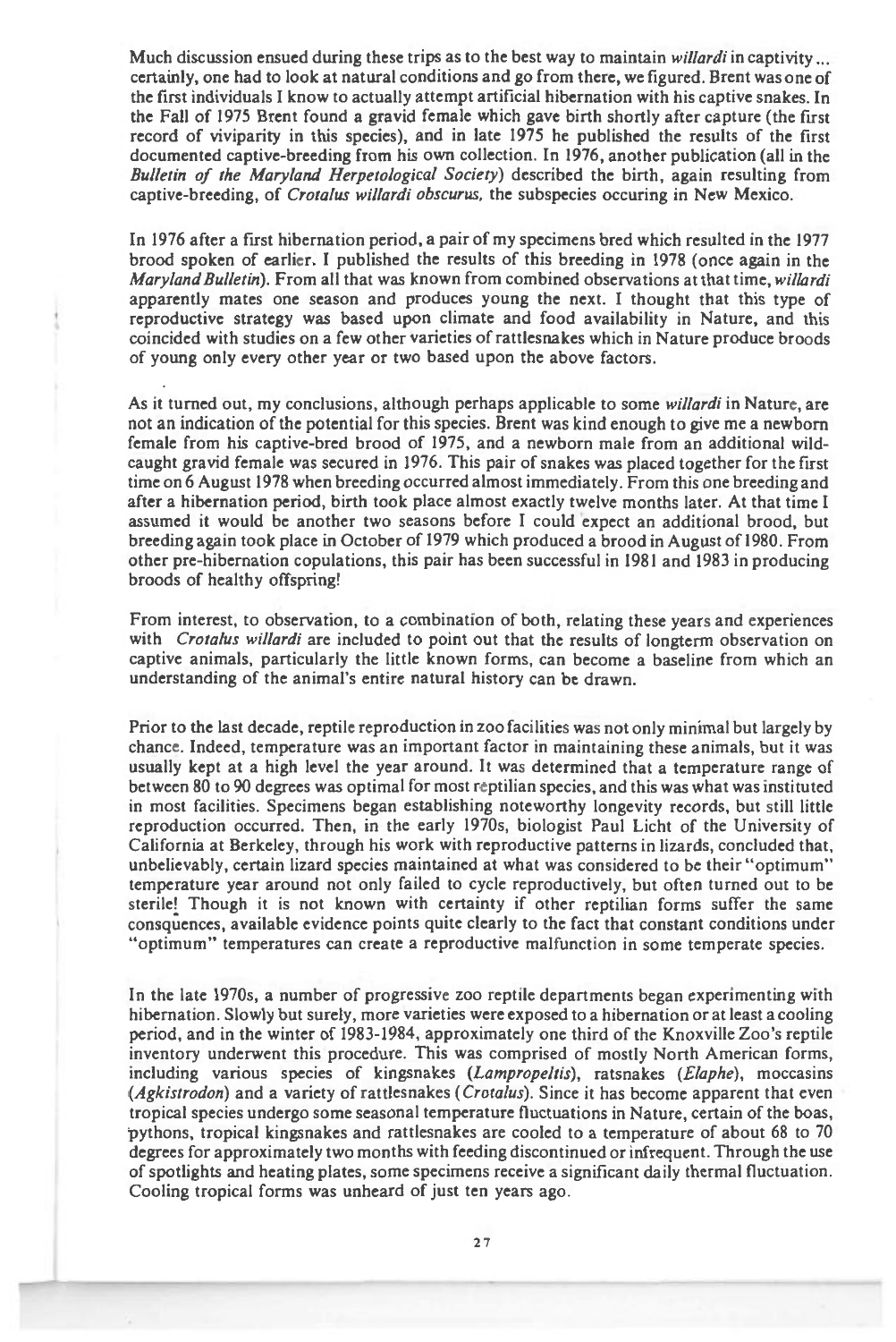

*Plate 1. Crotalus willardi willardi.* Captive bred 1985. B.W. Tryon.



Plate 2. *Lampropeltis* hatchlings, 1983. B.W. Tryon collection.